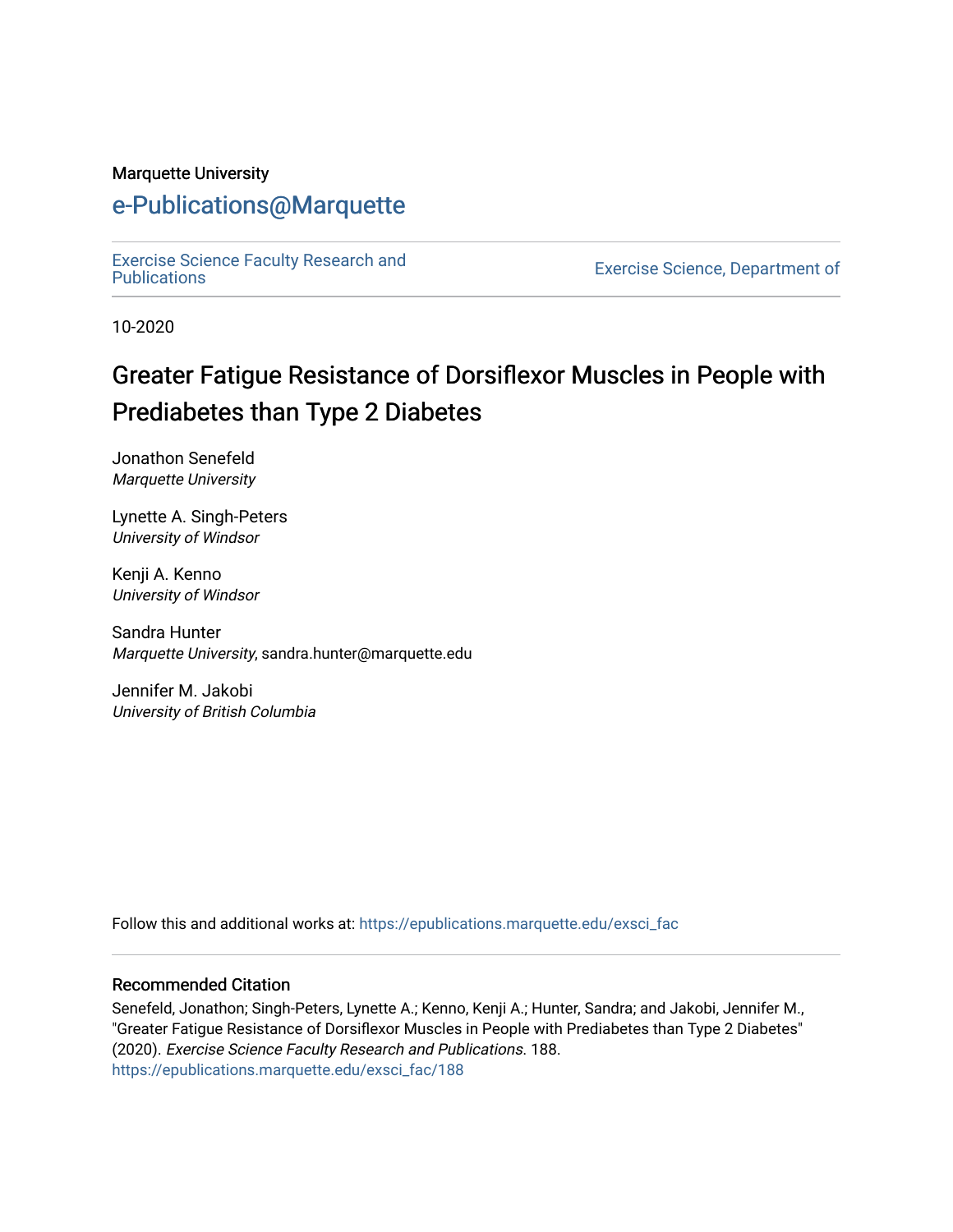**Marquette University**

# **e-Publications@Marquette**

# *Exercise Sciences Faculty Research and Publications/College of Health Sciences*

#### *This paper is NOT THE PUBLISHED VERSION***.**

Access the published version via the link in the citation below.

*Journal of Electromyography and Kinesiology*, Vol. 54 (October 2020): 102458. [DOI.](https://doi.org/10.1016/j.jelekin.2020.102458) This article is © Elsevier and permission has been granted for this version to appear in [e-Publications@Marquette.](http://epublications.marquette.edu/) Elsevier does not grant permission for this article to be further copied/distributed or hosted elsewhere without the express permission from Elsevier.

# Greater Fatigue Resistance of Dorsiflexor Muscles in People with Prediabetes than Type 2 Diabetes

Jonathon W. Senefeld Department of Anesthesiology and Perioperative Medicine, Mayo Clinic, Rochester, MN Department of Physical Therapy, Marquette University, Milwaukee, WI Lynette A. Singh-Peters Department of Kinesiology, University of Windsor, Windsor, ON, Canada Kenji A. Kenno Department of Kinesiology, University of Windsor, Windsor, ON, Canada Sandra K. Hunter Department of Physical Therapy, Marquette University, Milwaukee, WI Jennifer M. Jakobi School of Health and Exercise Sciences, The University of British Columbia—Okanagan, Kelowna, BC, Canada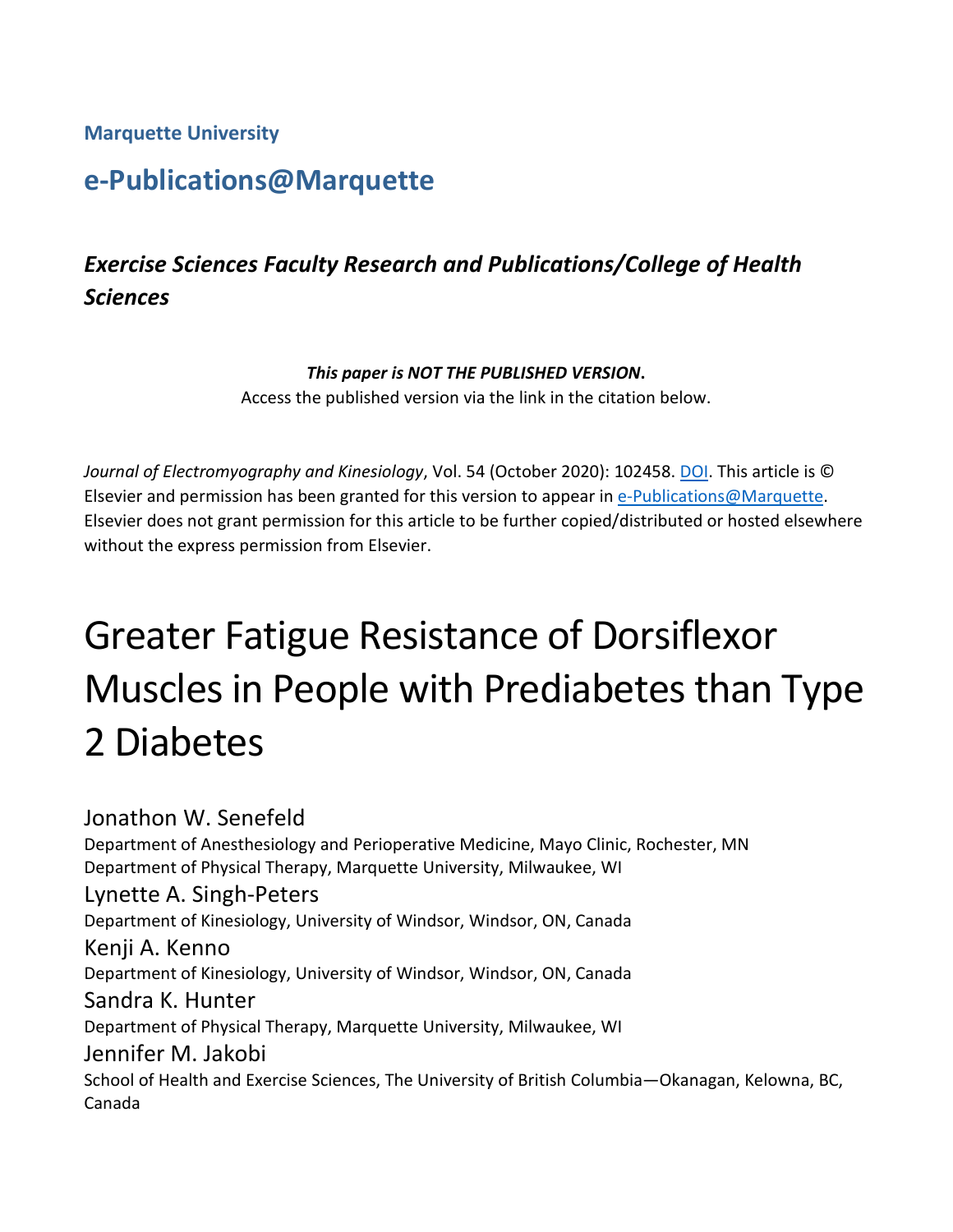# Abstract

Although exercise can prevent progression to T2D among people with prediabetes, little is known about fatigue during exercise in people with prediabetes compared to T2D. The purpose of the study was to compare the magnitude and mechanisms of fatigability of the ankle dorsiflexor muscles between people with prediabetes and T2D. Ten people with prediabetes (6 females,  $51.7 \pm 6.9$  years) and fourteen with T2D (6 females, 52.6 ± 6.2 years) who were matched for age, body mass index and physical activity performed an intermittent (6 s contraction: 4 s relaxation) fatiguing task at 75% maximal voluntary contraction (MVC) with the dorsiflexors. Electrical stimulation was used to assess contractile properties of the dorsiflexor muscles before and after the fatiguing task. People with prediabetes had a longer time-to-task failure, i.e. greater fatigue resistance (7.9 ± 5.1 vs. 4.9 ± 2.5 min, *P* = 0.04), and slower rate of decline of the (potentiated) twitch amplitude (6.5 ± 3.1 vs. 16.5 ± 11.7%·min<sup>−</sup><sup>1</sup> , *P* = 0.03) than people with T2D. Shorter time-to-task failure (i.e. greater fatigability) was associated with greater baseline MVC torque ( $r^2$  = 0.21, P = 0.02) and faster rate of decline of twitch amplitude (*r <sup>2</sup>* = 0.39, *P* = 0.04). The ankle dorsiflexor muscles of males and females with prediabetes were more fatigue resistant than people with T2D, and fatigability was associated with contractile mechanisms.

## Keywords

Recovery, Impaired glucose tolerance, Physical activity, Strength, Contractile properties

## 1. Introduction

Diabetes mellitus is a group of metabolic disorders characterized by chronically elevated blood glucose levels (hyperglycemia) due to inadequate production of insulin or resistance to the action of insulin (American Diabetes, 2015). Approximately 95% of cases of diagnosed diabetes are type 2 diabetes (T2D) affecting over 8% of the world population (Collaboration, 2016). Prior to developing T2D, there is a clinical stage of intermediate hyperglycemia called *prediabetes* (American Diabetes, 2015). Glycated hemoglobin (HbA<sub>1c</sub>)—a crude estimate of average blood glucose over the previous 3–month time interval (Bode et al., 2007) — is one of the primary diagnostic criterion for diabetes (Roszyk et al., 2007) and is used to delineated between controls (HbA<sub>1c</sub> < 5.7%), people with prediabetes (HbA<sub>1c</sub> > 5.6% and <6.5%) and people with T2D (HbA<sub>1c</sub> ≥ 6.5%). Within four years of developing prediabetes, about one-third of people will progress to T2D; however, this high risk of developing T2D can be reduced by 50% with lifestyle interventions including exercise training (Knowler et al., 2002). To induce appropriate physiological adaptations in limb muscles, exercise training must incorporate an optimal balance between fatigability and adequate recovery after each bout of exercise (Kraemer and Ratamess, 2004).

Fatigability of skeletal muscle is a reversible, short-term and activity-induced reduction in muscle strength or power (Gandevia, 2001, Hunter, 2018), and can limit performance of daily tasks that require repeated or sustained contractions (Enoka and Duchateau, 2016, Senefeld et al., 2017). The magnitude of fatigability and the relative influence of the mechanisms that contribute to fatigability are dependent on the details of the task, and a better understanding of this phenomenon known as task dependency has remained a scientific priority since 1995 (Enoka, 1995, Hunter, 2018). The differences in fatigability between groups of people can also markedly vary with differing task demands, for example, older adults are *less* fatigable than young adults during low intensity isometric fatiguing contractions but *more* fatigable than young adults during high intensity dynamic fatiguing contractions (Christie et al., 2011). The limb muscles of people with diabetes (type 1 and type 2) are typically more fatigable than controls without diabetes for many different fatiguing tasks including isometric and dynamic contractions at maximal and submaximal intensities (Allen et al., 2015, Bazzucchi et al., 2015, Halvatsiotis et al., 2002, IJzerman et al., 2012, Petrofsky et al., 2005). Importantly, for dynamic fatiguing tasks with the knee extensor muscles, people with T2D were almost twice as fatigable as healthy controls even when the groups were matched for age, body mass index (BMI) and physical activity (Senefeld et al.,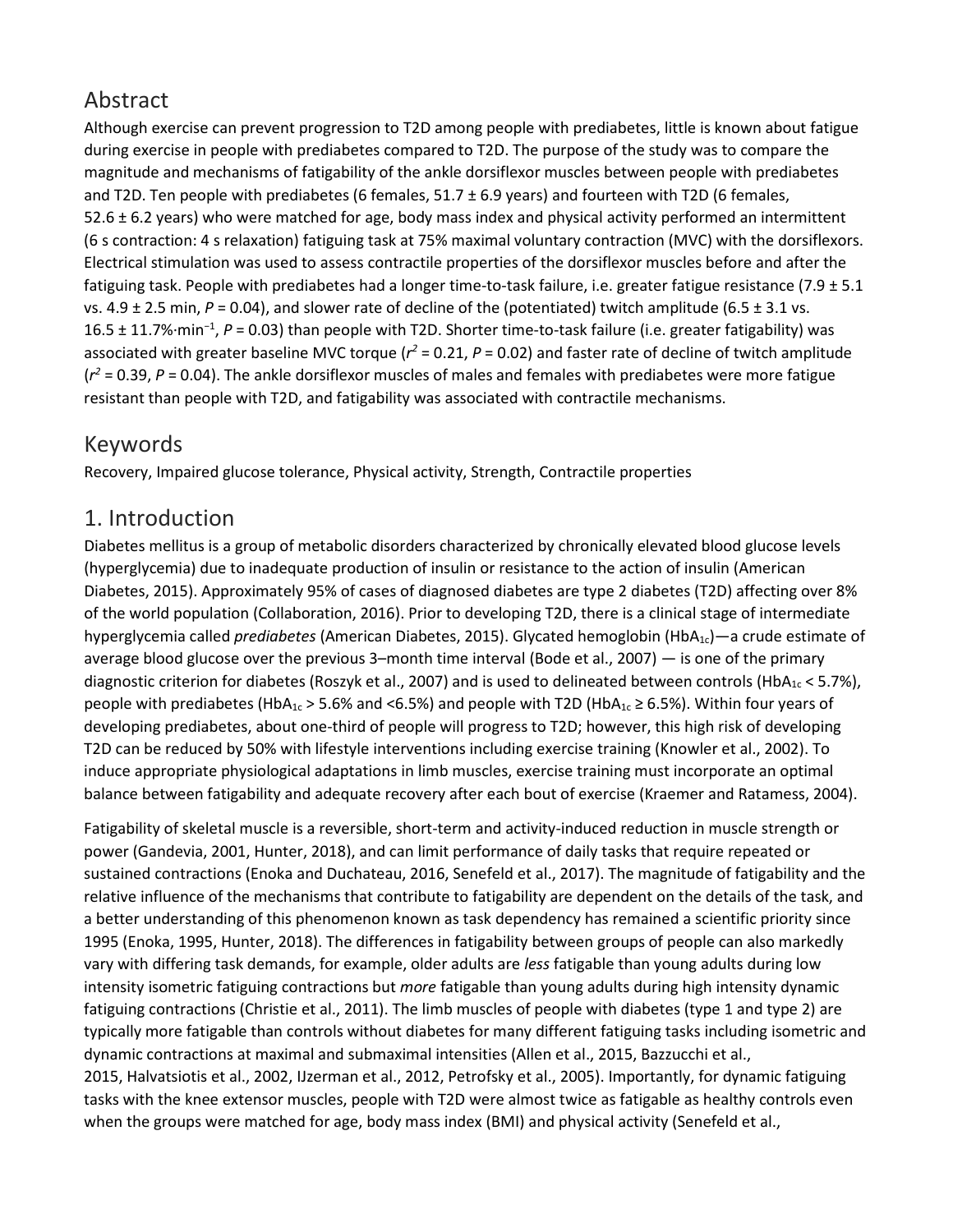2018, Senefeld et al., 2019b). Greater fatigability of people with T2D is associated with HbA<sub>1c</sub> and contractile properties of the skeletal muscle (Senefeld et al., 2018, Senefeld et al., 2019b). However, little is known about the fatigability of people with prediabetes.

To-date one study showed that for dynamic contractions of the knee extensor muscles, people with prediabetes were less fatigable than those with T2D when matched for age, sex, BMI and activity levels (Senefeld et al., 2019a). Despite the functional relevance of isometric contractions, it is not known whether fatigability in people with prediabetes differs from those with T2D for an *isometric* fatiguing task. There is clinical relevance for determining the underlying contributions to muscle fatigue and the exercise limitations of limb muscles in persons with prediabetes for timely and enhanced management of disease progression (Praet and van Loon, 2008). Prediabetes presents an opportunity to intervene and halt the progression of the disease to T2D because fatigability of people with T2D has been associated with a loss of mobility, muscle strength, and quality of life (Ijzerman et al., 2011, IJzerman et al., 2012). Hence, we compared the limb fatigability of people with prediabetes and people who had already progressed to a diagnosis of T2D.

The *purpose* of this study was to compare fatigability and recovery of the ankle dorsiflexor muscles, and the neural and contractile mechanisms, for a high-force intermittent isometric fatiguing task in males and females with prediabetes and T2D who were matched for age, BMI and physical activity. Given the previously described correlations between fatigability and both skeletal muscle contractile mechanisms and HbA1c, we *hypothesized* that people with prediabetes would have both greater fatigue resistance (longer time-to-task failure) and attenuated impairments in muscle contractile properties in response to the fatiguing task compared to people with T2D. Additionally, we *hypothesized* that people with prediabetes would have faster recovery of maximal muscle force and muscle contractile properties after the fatiguing task than people with T2D.

## 2. Methods

#### 2.1. Ethical approval

Ten people with prediabetes (6 females and 4 males; age,  $51.7 \pm 6.9$  years; HbA<sub>1c</sub>,  $6.13 \pm 0.40$ %) and 14 people with T2D (6 females and 8 males; age,  $52.6 \pm 6.2$  years; HbA<sub>1c</sub>, 8.36  $\pm$  1.28%) volunteered and provided written informed consent. All experimental procedures were approved by the University of Windsor Research Ethics Board (REB: 05-146) and conformed to the principles in the *Declaration of Helsinki*. People with prediabetes were pair-matched to people with T2D according to age, BMI and physical activity.

#### 2.2. Experimental design

All participants were independent and community-dwelling adults. T2D was physician-diagnosed; the duration of T2D was 5.2  $\pm$  4.4 years and confirmed at study enrolment via glucose and HbA<sub>1c</sub> assays (see Table 1). People with prediabetes had HbA<sub>1c</sub> ≥ 5.7% and <6.5% (American Diabetes, 2015), and all participants were otherwise healthy.

|                            |                   | <b>Prediabetes</b> |                  | T <sub>2</sub> D |                  |            |
|----------------------------|-------------------|--------------------|------------------|------------------|------------------|------------|
|                            |                   | <b>Males</b>       | <b>Females</b>   | <b>Males</b>     | <b>Females</b>   |            |
| Variable                   | <b>Units</b>      | $n = 4$            | $n = 6$          | $n = 8$          | $n = 6$          |            |
| Age                        | vears             | $55.0 \pm 4.7$     | $49.5 \pm 7.6$   | $54.3 \pm 6.6$   | $50.5 \pm 5.5$   |            |
| Height                     | cm                | $174.8 \pm 6.0$    | $167.5 \pm 4.9$  | $181.0 \pm 6.8$  | $161.5 \pm 6.9$  | $\ddagger$ |
| Weight                     | kg                | $92.9 \pm 12.7$    | $103.4 \pm 21.9$ | $108.5 \pm 18.5$ | $93.3 \pm 16.2$  |            |
| <b>Waist Circumference</b> | cm                | $109.5 \pm 7.9$    | $114.3 \pm 15.4$ | $115.4 \pm 14.8$ | $107.2 \pm 10.5$ |            |
| <b>BMI</b>                 | kg·m <sup>2</sup> | $30.3 \pm 2.0$     | $36.8 \pm 7.5$   | $33.0 \pm 3.8$   | $35.8 \pm 5.7$   | $\ddagger$ |
| <b>MNSI</b>                | <b>AU</b>         | $3.5 \pm 1.8$      | $4.2 \pm 2.1$    | $4.0 \pm 2.0$    | $5.2 \pm 1.2$    |            |

Table 1. Physical characteristics of men and women with prediabetes and T2D.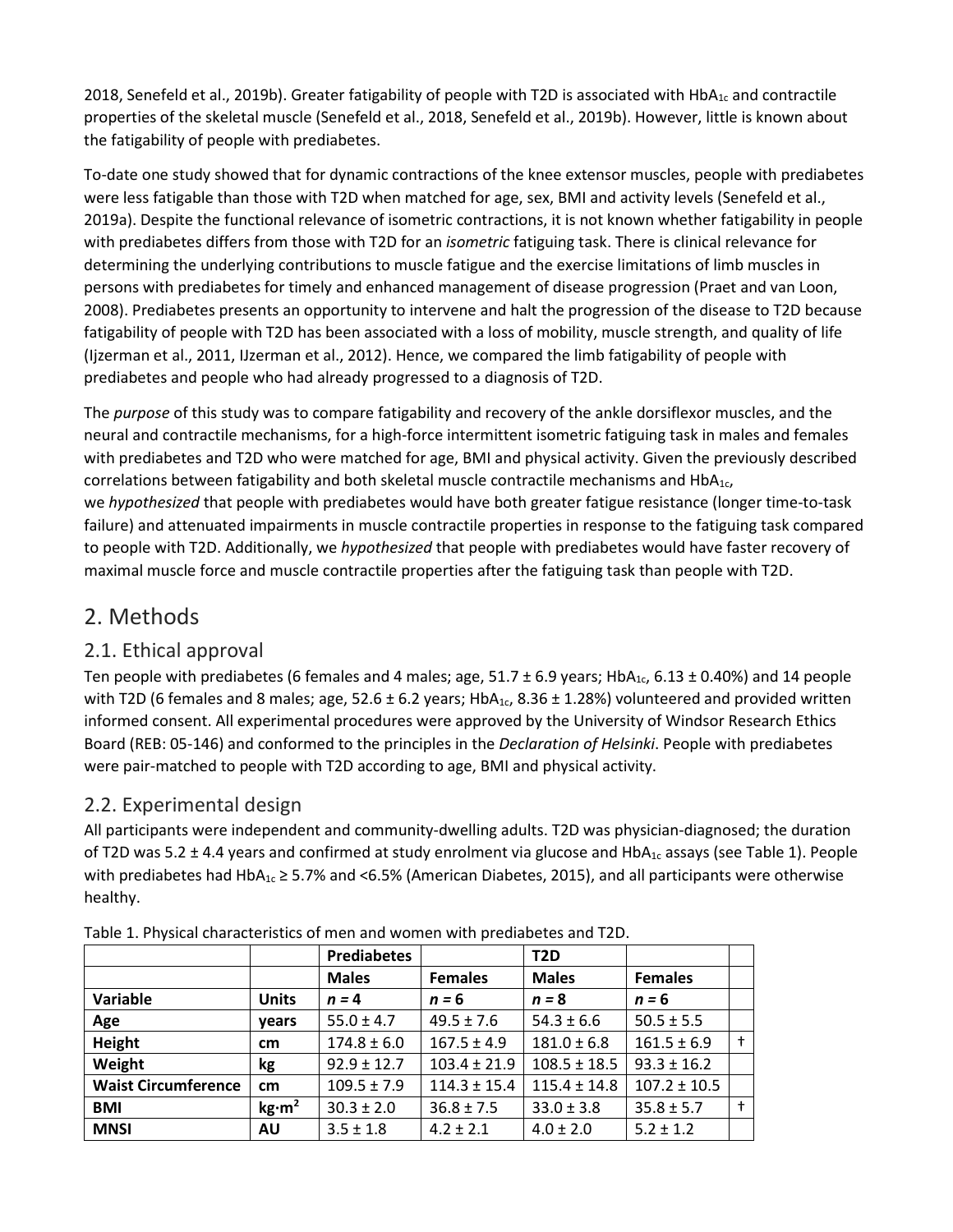| <b>Monofilament</b>         | n                        | $9.9 \pm 0.3$    | $10.0 \pm 0.0$   | $9.8 \pm 0.5$    | $9.8 \pm 0.3$    |        |
|-----------------------------|--------------------------|------------------|------------------|------------------|------------------|--------|
| $HbA_{1c}$                  | %                        | $6.20 \pm 0.36$  | $6.08 \pm 0.46$  | $7.98 \pm 0.34$  | $8.87 \pm 1.88$  | $\ast$ |
| <b>Physical Activity</b>    | $hr·wk^{-1}$             | $20.6 \pm 5.9$   | $31.7 \pm 10.2$  | $24.6 \pm 19.2$  | $32.4 \pm 17.4$  |        |
| <b>Leisurely Activity</b>   | $U \cdot \text{mo}^{-1}$ | $20.0 \pm 18.3$  | $19.2 \pm 17.4$  | $16.9 \pm 18.5$  | $14.0 \pm 16.4$  |        |
| <b>Light Activity</b>       | $U \cdot \text{mo}^{-1}$ | $12.0 \pm 10.3$  | $14.0 \pm 9.4$   | $14.5 \pm 15.3$  | $16.0 \pm 11.3$  |        |
| <b>MVC Torque</b>           | <b>Nm</b>                | $39.4 \pm 2.3$   | $26.3 \pm 3.9$   | $40.3 \pm 9.2$   | $29.6 \pm 7.3$   |        |
| <b>Twitch Amplitude</b>     | Nm                       | $5.2 \pm 1.1$    | $3.9 \pm 1.4$    | $4.6 \pm 1.2$    | $3.6 \pm 1.7$    |        |
| <b>Time to Peak Torque</b>  | ms                       | $98.5 \pm 9.4$   | $101.4 \pm 14.1$ | $96.6 \pm 11.6$  | $93.9 \pm 9.0$   |        |
| <b>Half-Relaxation Time</b> | ms                       | $107.5 \pm 12.0$ | $104.0 \pm 21.6$ | $106.0 \pm 11.5$ | $119.6 \pm 32.2$ |        |

Values are displayed as mean ± SD. BMI, body mass index; MNSI, Michigan Neuropathy Screening Index; AU, arbitrary unit;  $HbA_{1c}$ , glycated hemoglobin; hr, hour; wk, week; U, units; mo, month. Symbols next to the variable name indicate a significant effect of \* group or † sex at *P* < 0.05.

Participants were excluded if they were enrolled in high-intensity exercise training more than three times per week. Participants were screened for physical activity participation using the self-report Yale Physical Activity Survey (Dipietro et al., 1993), which required them to estimate the time they spent doing specific activities over a typical 7-day period.

Participants completed two sessions of testing including a familiarization session and an experimental session, less than two weeks apart. During the familiarization session, each participant completed a consent form, sensory screening, the physical activity questionnaire, and a brief familiarization. During the experimental session, maximal strength, muscle contractile properties, fatigability of an intermittent isometric contraction sustained until failure, and 10 min of recovery of the ankle dorsiflexor muscles were assessed (as described below). All experiments were performed on the ankle dorsiflexor muscles of the non-dominant leg, except for three participants because they had knee joint surgery (*n* = 2 people with T2D) and prior muscle injury (*n* = 1 person with prediabetes); in these cases the dorsiflexors of the dominant leg was tested.

#### 2.3. Familiarization session

#### 2.3.1. Sensory screening

Each participant was screened for the presence of diabetic polyneuropathy using a questionnaire (Michigan Neuropathy Screening Instrument, MNSI) (Moghtaderi et al., 2006) and application of a 10 g Semmes-Weinstein monofilament (Neuropen, Owen Mumford Ltd., UK) to the dorsum of each foot, as performed previously (Senefeld et al., 2018, Singh-Peters et al., 2007). No participants were suspected of having diabetic polyneuropathy, i.e. MNSI scores ≤2 and the monofilament was readily sensed on all sites of testing.

#### 2.3.2.  $HbA_{1c}$

HbA1c testing was performed using blood from a fingerstick, analyzed using a point-of-care instrument assay  $(A_{1c}$  Now Multi-test System, Metrika Inc., Sunnyvale, CA) certified by the National Glycohemoglobin Standardization Program (NGSP) (Bode et al., 2007). All tests were performed by one investigator (L.A.S.) using standardized and recommended techniques.

#### 2.3.3. Familiarization procedures

Participants were instructed on all experimental procedures, habituated to electrical stimulation, and practiced maximal voluntary isometric contractions (MVCs), submaximal contractions, and the fatiguing task. Each procedure is detailed below in the experimental session.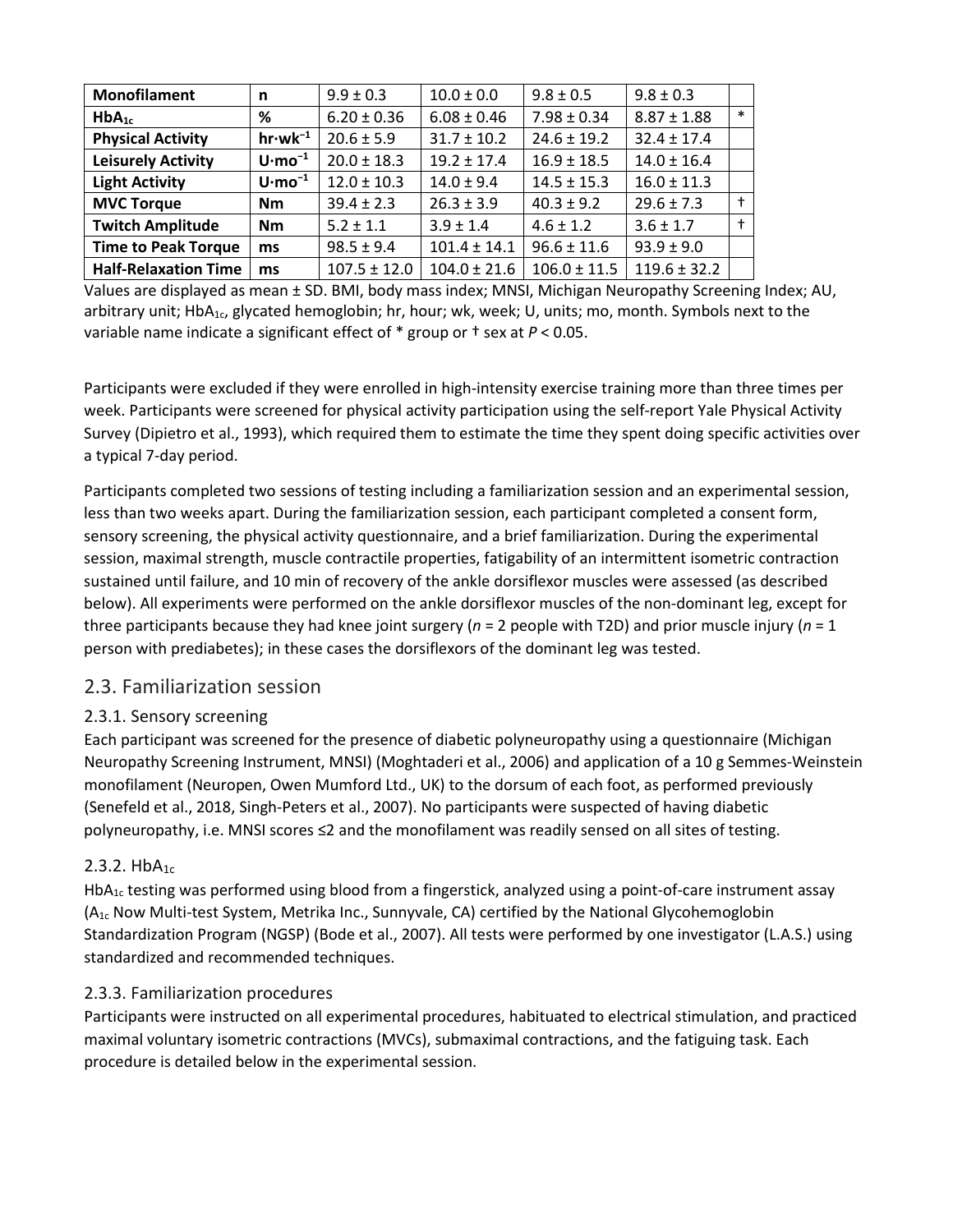#### 2.4. Experimental session

Participants refrained from caffeine consumption for at least two hours prior to the experimental session. Participants completed preliminary electrical stimulation to determine the intensity of stimulation to be used during the session, performed three to five baseline MVCs with each followed by electrically-evoked twitch contractions to record contractile properties, performed a fatiguing task until failure followed by recovery measures of MVCs and electrically-evoked contractions for up to 10 min following the fatiguing task. See Fig. 1.



Fig. 1. **Experimental Protocol.** Schematic showing the experimental protocol of the experimental session. Shown are baseline measures of maximal voluntary contraction (MVC) and twitch contractile properties, for a fatiguing task (intermittent, isometric fatiguing task with 6 s contraction and 4 s relaxation cycles) and recovery measures. **↓** denotes electrical stimulation. [TTF, time-to-task failure]

#### 2.4.1. Experimental set up

Participants were seated in a custom-instrumented isometric dynamometer with the ankle at 30° of plantar flexion, and the hip and knee joints positioned at 90° (midway between flexion and extension). Adjustable straps were tightened to restrict ancillary movements including one across the hips (secured to the dynamometer chair), one across the ankle (secured to the footplate) and one across the foot (secured to the footplate). The footplate was instrumented with a commercial load cell on the underside (Model MLP-500-T, Transducer Techniques, Inc., Temecula, CA) such that sagittal plane ankle flexion and extension (plantarflexion and dorsiflexion) were recorded. Analog signals from the load cell were amplified (1000x), filtered (60-Hz notch filter) (Model V72-25A, Coulbourn Instruments, Allentown, PA), digitized (1000 Hz) (model 1401, Cambridge Electronic Design Ltd., Cambridge UK), and analyzed offline (Spike2, Cambridge Electronic Design Ltd.).

#### 2.4.2. Electrically-Evoked contractions

Single-pulse (100 µs duration, 400 V) percutaneous electrical stimulation (Digitimer Ltd., Hertfordshire, UK) via hand-held custom-made electrode bar was used to stimulate the peroneal nerve after visual inspection and palpation. The 4-cm anode-to-cathode bar electrode, was held in place by the operator over the common peroneal nerve slightly inferior and posterior to the fibular head. The optimal positioning of the probe was demarcated with indelible ink to ensure that the same electrode position was maintained throughout the duration of the experimental procedures. The intensity of stimulation was determined by increasing the current of the stimulator until the amplitude of the electrically-evoked twitch contraction plateaued. The stimulation current was then increased by 10% to ensure supramaximal stimulation and contractions were monitored to ensure there were no palpable or visible signs of antagonist (plantar flexor) activation.

#### 2.4.3. Maximal voluntary isometric contractions (MVCs)

Participants completed at least three MVCs for ~5 s each with the dorsiflexor muscles, with three minutes rest between each MVC. Up to two additional MVCs (five total) were performed if the participant did not achieve two MVCs within 5%. Electrically-evoked, potentiated twitch contractions were also elicited via supramaximal electrical stimulation at rest immediately (within 1.0 s) after each MVC to determine contractile properties of the dorsiflexor muscles (see 'data analysis' section).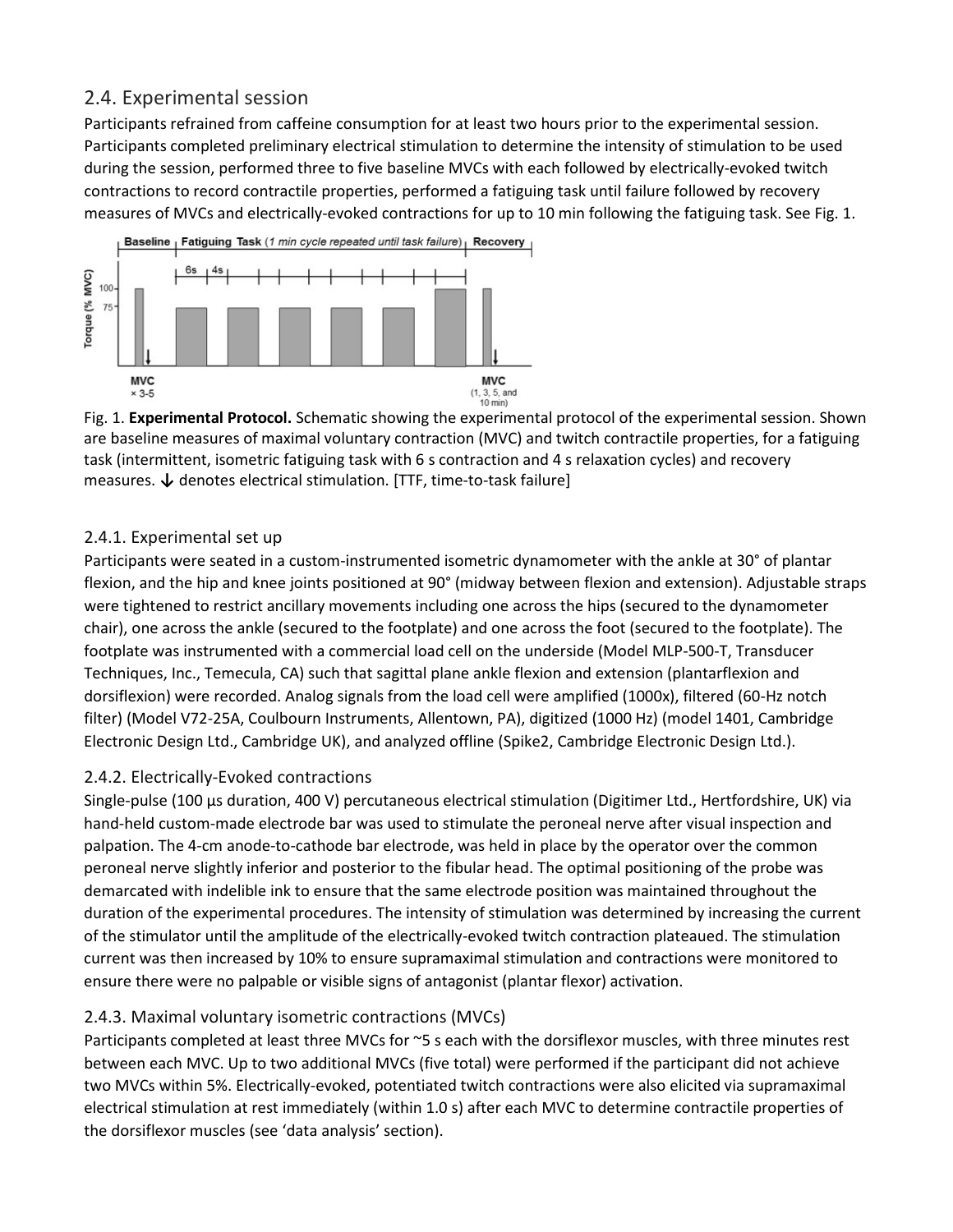#### 2.4.4. Fatiguing task and recovery

Participants performed an intermittent isometric fatiguing protocol involving repeated contractions at 75% MVC for 6 s each followed by 4 s of rest. Each minute, a 6-second MVC was performed to assess the change in maximal strength. Task failure was identified as a decline in MVC torque ≤75% baseline MVC, thus, the fatiguing protocol always ended with an MVC. Strong verbal encouragement was provided to continue until task failure. The sets of recovery contractions included one MVC followed by an electrically-evoked potentiated twitch contraction performed at the following time points: immediately after the fatiguing task, and then at 1, 3, 5 and 10 min after the fatiguing task.

#### 2.4.5. Electromyography

Electromyography (EMG) electrodes (Ag–AgCl, 8-mm diameter; 20 mm inter-electrode distance) were placed on the tibialis anterior muscle belly in a bipolar arrangement according to recommendations (Hermens et al., 2000), with a reference electrode placed over the patella. The EMG signals were amplified (100×), filtered (13–1000 Hz band pass), and digitized (2000 Hz) through an analog-to-digital converter (Power 1401, Cambridge Electronics Design (CED), Cambridge, UK) and analyzed offline with custom algorithms using Spike2 software package (CED).

#### 2.5. Data analysis

Contractile properties of the dorsiflexor muscles were quantified from the potentiated twitch elicited with electrical stimulation at rest. Peak twitch amplitude was determined as the maximal torque value elicited by the electrical stimulation. Time-to-peak torque was determined as the time interval elapsed from the electrical stimulus until the peak twitch amplitude. Half-relaxation time was determined as the time interval elapsed from the peak twitch amplitude until the torque reached 50% of the peak twitch amplitude.

Surface EMG signals were full-wave rectified and integrated [iEMG] over 0.5 s intervals for the middle 2 s of each MVC and each successive submaximal contraction after the MVC in each cycle of fatigue and recovery. The MVC and 75% iEMG for each cycle were normalized to the largest baseline MVC performed prior to the fatiguing task. To quantify fatigability, the changes in variables of the final fatiguing cycle were calculated as: (task end – baseline) × (baseline)<sup>-1</sup> × 100% for the MVC torque, muscle contractile properties, and EMG. The average rate of fatigability was calculated using these values relative to the duration of the fatiguing task. To quantify recovery, the changes in variables during the 10-minute recovery were calculated (relative to task end) as: (Recovery10 – task end) × (task end)<sup>−</sup><sup>1</sup> × 100%. The average rates of recovery were calculated using these values (recovery) relative to the duration of recovery (10 min).

#### 2.6. Statistical analysis

Assumptions of Normality were confirmed with Shapiro-Wilks tests and assumptions of homoscedasticity were confirmed with Levene's Test. Participant characteristics, baseline muscle function, and time-to-task failure were compared between groups (prediabetes, T2D) and sex (males, females) using one-tailed independent Student's *t*-tests to assess the directional hypotheses. To determine changes over time during the fatiguing task or recovery period, separate mixed model ANOVAs with group (prediabetes, T2D) and sex (males, females) as between subject factors and repeated measures over time was used for MVC torque, muscle contractile properties, and EMG.

Pearson correlation coefficients (*r*) were used to determine associations between variables including fatigability (time-to-task failure), participant characteristics (see Table 1), baseline muscle characteristics and measurements of fatigue-related changes in muscle properties (see Table 2). The *a priori* level of significance for all statistical comparisons was *P* < 0.05 except post hoc testing with Bonferroni corrections (*P* < 0.025), and all the analyses were performed in IBM Statistical Package for Social Sciences (SPSS) version 25. Exact *P* values and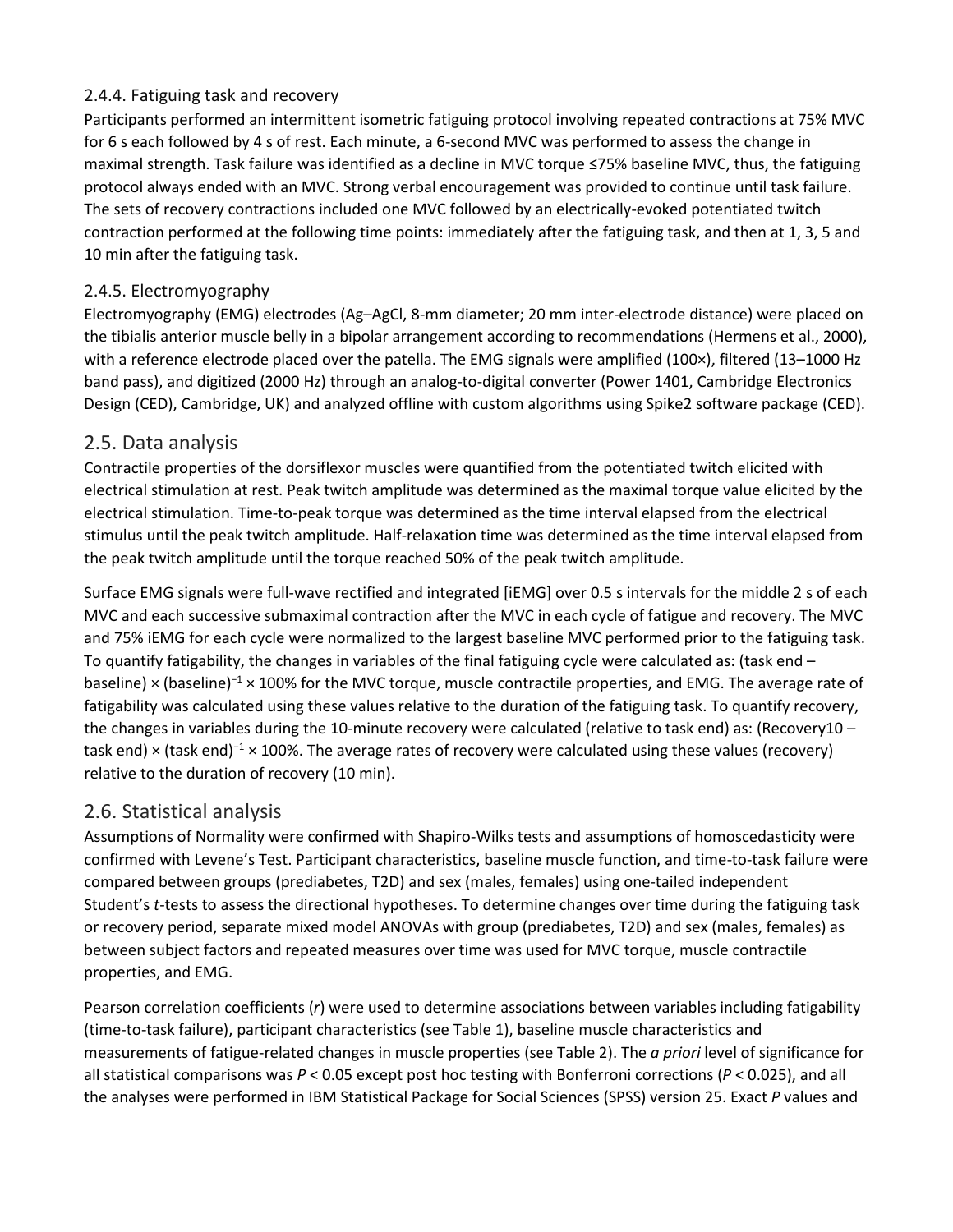estimated effect sizes (η) are reported in the text. Data are reported as mean ± SD in the text and displayed as mean ± SE in the figures.

|                             |                                             | <b>Prediabetes</b> | T <sub>2</sub> D |        |
|-----------------------------|---------------------------------------------|--------------------|------------------|--------|
|                             | <b>Units</b>                                | $n = 10$           | $n = 14$         |        |
| <b>Time-to-Task Failure</b> | min                                         | $7.9 \pm 5.1$      | $4.9 \pm 2.5$    | $\ast$ |
| <b>MVC Torque</b>           |                                             |                    |                  |        |
| <b>Baseline</b>             | Nm                                          | $31.6 \pm 7.5$     | $35.7 \pm 9.8$   |        |
| <b>Task End</b>             | <b>Nm</b>                                   | $24.1 \pm 5.3$     | $26.8 \pm 7.6$   |        |
| <b>Recovery 10</b>          | <b>Nm</b>                                   | $28.0 \pm 5.2$     | $32.9 \pm 8.7$   |        |
| Fatigability ∆              | ℅                                           | $-26.0 \pm 9.3$    | $-27.3 \pm 5.2$  |        |
| <b>Fatigability Rate</b>    | $%$ ·min <sup>-1</sup>                      | $-4.1 \pm 2.8$     | $-7.4 \pm 4.0$   | $\ast$ |
| Recovery $\Delta$           | %                                           | $+12.4 \pm 8.4$    | $+17.2 \pm 7.2$  |        |
| <b>Twitch Amplitude</b>     |                                             |                    |                  |        |
| <b>Baseline</b>             | <b>Nm</b>                                   | $4.43 \pm 1.37$    | $4.18 \pm 1.45$  |        |
| <b>Task End</b>             | <b>Nm</b>                                   | $2.81 \pm 1.39$    | $1.66 \pm 1.26$  |        |
| <b>Recovery 10</b>          | Nm                                          | $3.95 \pm 0.85$    | $2.39 \pm 1.38$  |        |
| Fatigability ∆              | %                                           | $-44.0 \pm 28.3$   | $-61.9 \pm 26.7$ |        |
| <b>Fatigability Rate</b>    | $%$ ·min <sup>-1</sup>                      | $-6.5 \pm 3.1$     | $-16.5 \pm 11.7$ | $\ast$ |
| Recovery $\Delta$           | $\%$                                        | $+21.5 \pm 18.6$   | $+37.2 \pm 22.6$ |        |
| <b>Time-to-Peak Torque</b>  |                                             |                    |                  |        |
| <b>Baseline</b>             | ms                                          | $100.2 \pm 11.9$   | $95.4 \pm 10.3$  |        |
| <b>Task End</b>             | ms                                          | $119.1 \pm 9.2$    | $117.1 \pm 36.4$ |        |
| <b>Recovery 10</b>          | ms                                          | $96.4 \pm 13.6$    | $89.5 \pm 19.5$  |        |
| Fatigability ∆              | %                                           | $+21.1 \pm 21.2$   | $+22.5 \pm 28.5$ |        |
| <b>Fatigability Rate</b>    | $\overline{\mathcal{C}}$ ·min <sup>-1</sup> | $+5.5 \pm 6.7$     | $+6.8 \pm 8.5$   |        |
| Recovery $\Delta$           | %                                           | $-23.9 \pm 21.9$   | $-30.7 \pm 25.9$ |        |
| <b>Half-Relaxation Time</b> |                                             |                    |                  |        |
| <b>Baseline</b>             | ms                                          | $105.4 \pm 17.6$   | $111.8 \pm 22.8$ |        |
| <b>Task End</b>             | ms                                          | $140.1 \pm 19.6$   | $126.8 \pm 28.9$ |        |
| <b>Recovery 10</b>          | ms                                          | $100.5 \pm 13.7$   | $98.5 \pm 23.5$  |        |
| Fatigability ∆              | %                                           | $+11.4 \pm 4.5$    | $+13.9 \pm 18.3$ |        |
| <b>Fatigability Rate</b>    | $%$ ·min <sup>-1</sup>                      | $+2.5 \pm 1.3$     | $+3.1 \pm 6.0$   |        |
| Recovery A                  | %                                           | $-25.3 \pm 10.4$   | $-29.2 \pm 10.3$ |        |

Table 2. Changes in MVC torque and muscle contractile properties.

Values are displayed as mean ± SD. MVC, maximal voluntary isometric contraction; ms, millisecond. Symbols next to the variable name indicate a significant effect of \* group at *P* < 0.05.

### 3. Results

#### 3.1. Baseline measurements

As anticipated, people with prediabetes had lower HbA<sub>1c</sub> than people with T2D (*P* < 0.01,η = 0.60). See Table 1. Participants with prediabetes were not prescribed medication. One participant with T2D had no prescription medications, however, all other participants with T2D treated diabetes with Metformin (*n* = 8), insulin (*n* = 1) or both Metformin and insulin (*n* = 2).

People with prediabetes and T2D were not different in age (*P* = 0.96,η < 0.01), height (*P* = 0.98,η < 0.01), weight (*P* = 0.72,η = 0.01), waist circumference (*P* = 0.91,η < 0.01), BMI (*P* = 0.72,η = 0.01) or habitual physical activity (*P* = 0.96,η < 0.01). See Table 1.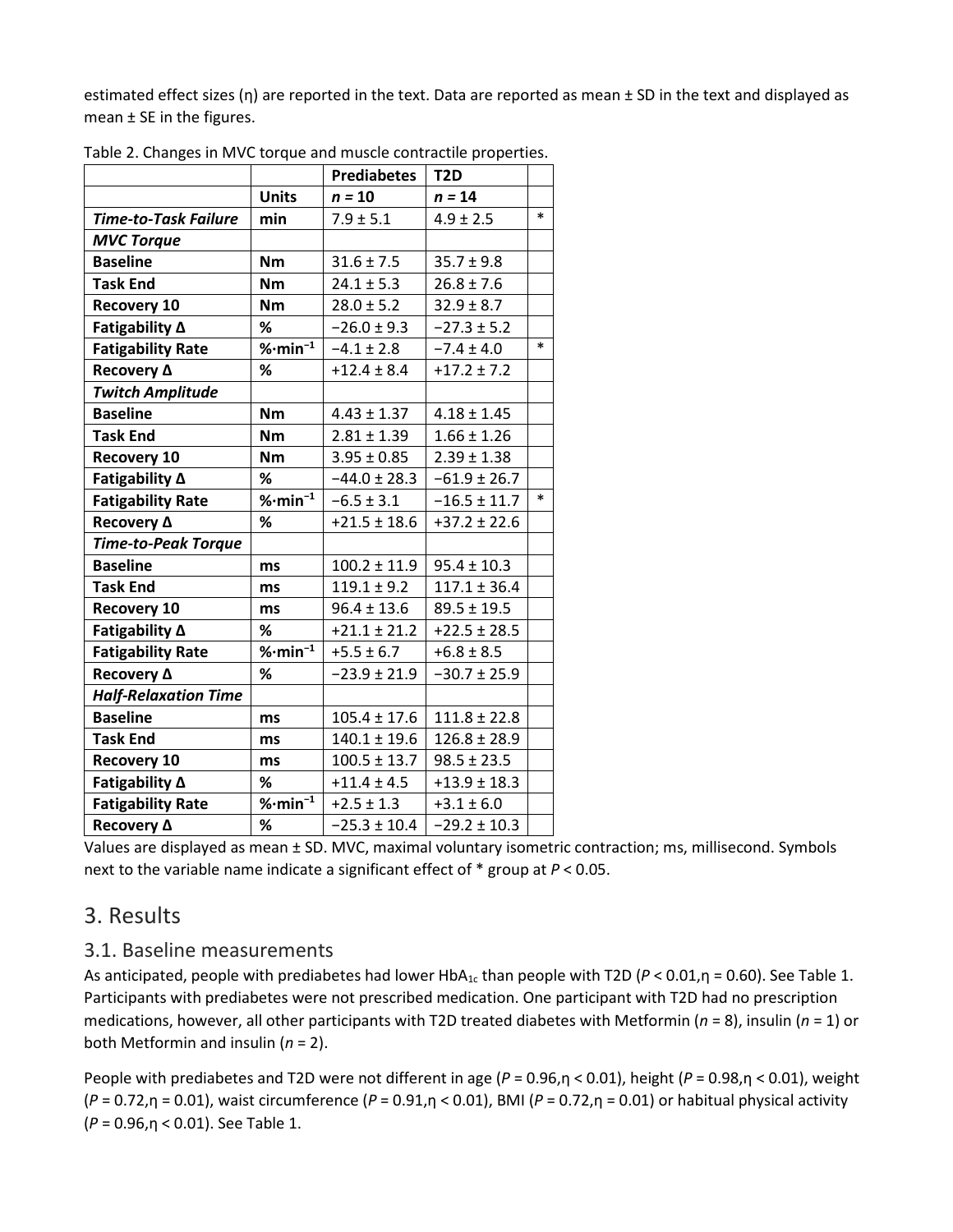#### 3.2. Sex differences

There were anticipated sex-related differences in several baseline measurements (see Table 1 for sex and group effects). Males had larger MVC torque (*P* < 0.01,η = 0.46) and potentiated twitch torque (*P* = 0.03,η = 0.27) of the dorsiflexor muscles compared with females. However, there were no sex-related differences (main effects or interactions) in any measurements of fatigability or changes in contractile properties ( $P > 0.05$ ).

#### 3.3. Fatigability and recovery

*MVC Torque:* Baseline MVC torque was not different between people with prediabetes and T2D (*P* = 0.27,η = 0.06). The progressive reduction in MVC torque during the intermittent fatiguing task (time, *P* < 0.01,η = 0.95) was not different for people with prediabetes and T2D (time × group, *P* = 0.74,η = 0.09; Fig. 3A) per requirements for task failure (~25% reduction in MVC). However, people with prediabetes had a longer time-to-task failure, i.e. less fatigable (*P* = 0.04,η = 0.14), than the T2D group, and so the average rate of MVC torque decline during the fatiguing task was less for those with prediabetes than T2D (*P* = 0.02,η = 0.18). See Fig. 2.



Fig. 2. **Time-to-task failure for intermittent isometric fatiguing task.** Time-to-task failure was longer for people with prediabetes (open triangles) than those with type 2 diabetes (T2D; filled circles). \* indicates prediabetes > T2D, *P* < 0.05. [min, minutes]

MVC torque increased during the 10-minute recovery period after the fatiguing task (time, *P* < 0.01,η = 0.98) but was not different between people with prediabetes and T2D (time × group, *P* = 0.31,η = 0.26; group, *P* = 0.15,η = 0.11). Although time-to-task failure was considered a normal distribution for the prediabetes group (*W* = 0.86,*P* = 0.07) and T2D (*W* = 0.91,*P* = 0.11), visual inspection of boxplots identified one outlier within each group. Statistics were repeated with removal of these outliers, and the interpretation of the results did not change. For example, with the outliers removed, the prediabetes group had a longer time-to-task failure than people with T2D (6.6 ± 3.0 vs. 4.5 ± 1.9 min, *P* = 0.03,η = 0.17).

#### 3.4. Muscle contractile properties

*Baseline:* Baseline contractile properties of the potentiated twitch were not different between people with prediabetes and T2D, including the potentiated twitch amplitude (*P* = 0.67,η = 0.01), time-to-peak torque (*P* = 0.30,η = 0.05) and half-relaxation time (*P* = 0.47,η = 0.02; Table 2).

*Fatigability:* During the fatiguing task, the reduction in potentiated twitch amplitude (time, *P* < 0.01,η = 0.94; time × group, *P* = 0.04,η = 0.57; Fig. 3B) was less for people with prediabetes than those with T2D, particularly during the last 25% of the fatiguing task. Thus, the average rate of decline in twitch amplitude from the initial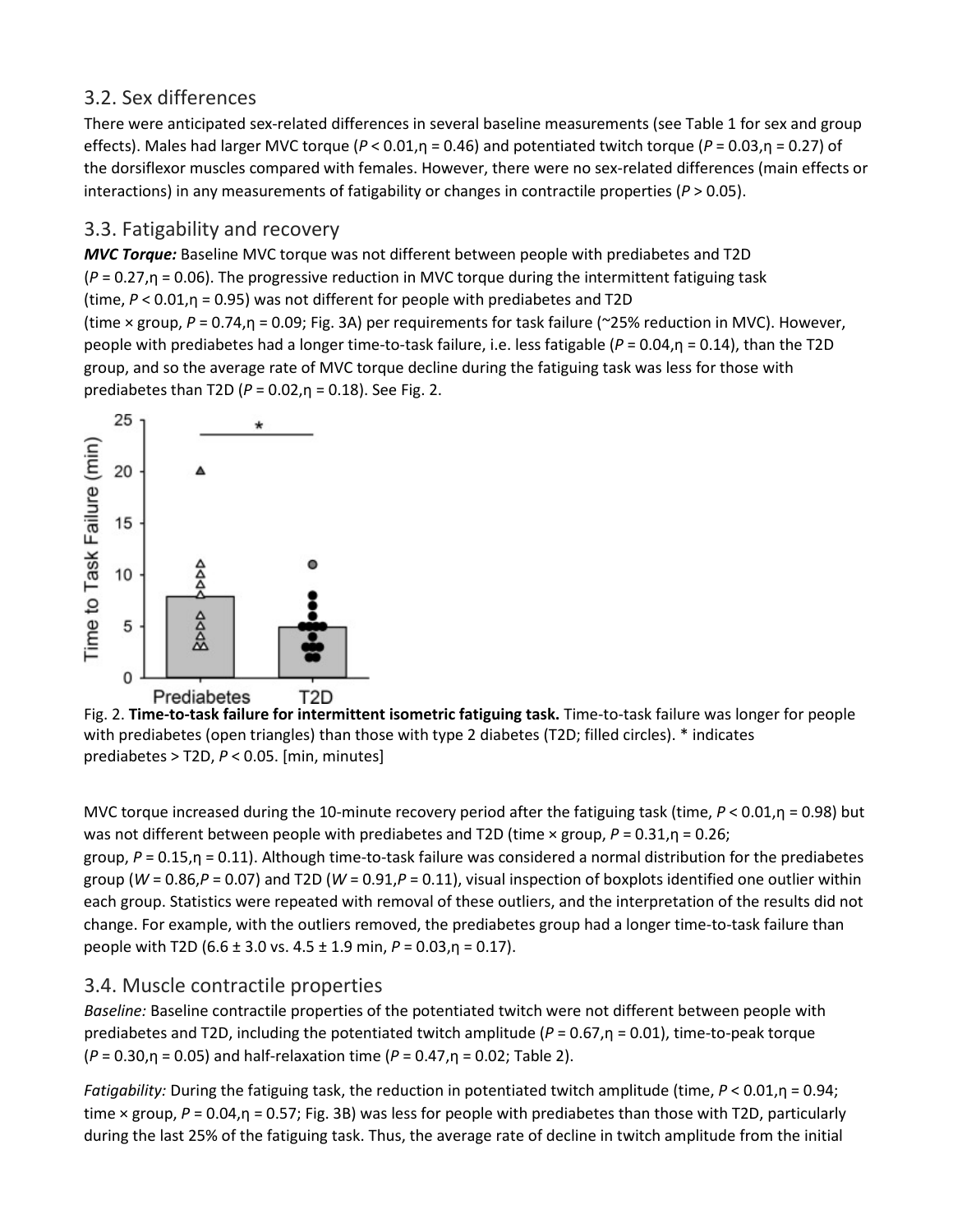twitch to that at task end was slower for prediabetes group than T2D (*P* < 0.01,η = 0.61). However, the changes in other contractile properties during the fatiguing task were not different for people with prediabetes compared with T2D, including the increase in time-to-peak torque (time, *P* < 0.01,η = 0.29; time × group,  $P = 0.97$ ,  $p = 0.01$ ) and the increase in half-relaxation time (time,  $P = 0.048$ ,  $p = 0.31$ ; time × group, *P* = 0.70,η = 0.05). Also, the calculated rates of increase of the time-to-peak torque  $(P = 0.78, \eta = 0.01)$  and half-relaxation time  $(P = 0.87, \eta < 0.01)$  over the course of the fatiguing task were not different between people with prediabetes and T2D. See Fig. 3.



Fig. 3. **Fatigability during the intermittent isometric fatiguing task.** Muscle contractile properties during the fatiguing task and 10-minute recovery period for people with prediabetes and type 2 diabetes (T2D), including maximal voluntary isometric contraction (MVC) torque (A), potentiated twitch amplitude (B), potentiated twitch contraction time (C), and potentiated twitch half-relaxation time (D). \* indicates prediabetes > T2D, *P* < 0.05.

*Recovery:* The changes in contractile properties of the dorsiflexor muscles during the 10-minute recovery period were not different between the prediabetes and T2D groups, including the increase in twitch amplitude (time, *P* = 0.04,η = 0.62; time × group, *P* = 0.77,η = 0.20; group, *P* = 0.17,η = 0.06), reduction of time-to-peak torque (time, *P* < 0.01,η = 0.37; time × group, *P* = 0.41,η = 0.09; group, *P* = 0.37,η = 0.06) and reduction of halfrelaxation time (time, *P* < 0.01,η = 0.89; time × group, *P* = 0.95,η = 0.09; group, *P* = 0.90,η = 0.02). Similarly, during the 10-minute recovery, the rates of increase in twitch amplitude (*P* = 0.29,η = 0.16), decrease in the time-to-peak torque (*P* = 0.63,η = 0.02) and decrease in half-relaxation time (*P* = 0.58,η = 0.03) did not differ between people with prediabetes and T2D.

*Electromyography (EMG):* The progressive increase in EMG activity during the submaximal contractions (*P* < 0.01,η = 0.66) was not different between people with prediabetes and T2D (*P* = 0.68,η = 0.11). Similarly, the progressive decrease in EMG activity during the intermittent MVCs (*P* < 0.01,η = 0.28) was not different between people with prediabetes and T2D  $(P = 0.60, n = 0.03)$ .

#### 3.5. Bivariate correlations

The identified outliers for time-to-task failure were not included in bivariate correlation analyses. Time-to-task failure (fatigability) was associated with: 1) the average rate of decline in potentiated twitch amplitude (*r* = −0.62, *P* = 0.04) during the fatiguing task and 2) baseline MVC torque (*r* = −0.46, *P* = 0.02) (Fig. 4). Notably, time-to-task failure was not statistically associated with  $HbA_{1c}$  ( $r = -0.41$ ,  $P = 0.056$ ). Thus, those participants (groups pooled) who had the shortest time-time-to-task failure (i.e. greater fatigability) had the greatest baseline strength and the fastest rate of decline in the twitch amplitude.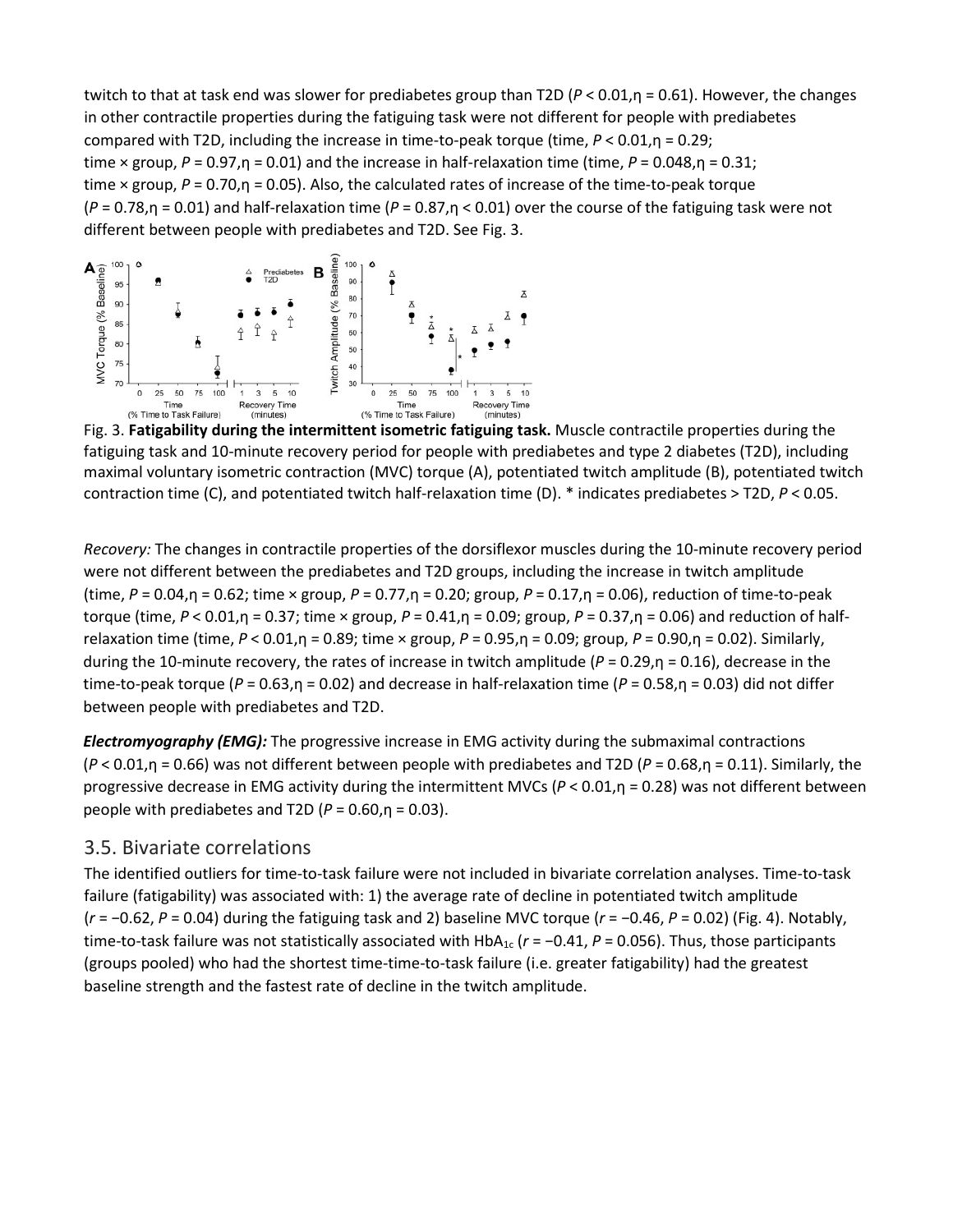

Fig. 4. **Associations with Fatigability.** Shorter time-to-task failure (i.e. greater fatigability) was associated with greater twitch torque fatigue rate ( $r = -0.62$ ,  $P = 0.04$ ) during the fatiguing task (A) and greater baseline MVC torque (*r* = −0.46, *P* = 0.02; B). The twitch torque fatigue rate (i.e. rate of decline in potentiated twitch amplitude) was calculated as the quotient of the magnitude of decline in the potentiated twitch amplitude (%; numerator) and the time-to-task failure (min; denominator). The two outliers for time-to-task failure were not included in the analyses.

#### 4. Discussion

The novel findings of this study were that both males and females with prediabetes had: 1) longer time-to-task failure (i.e. greater fatigue resistance), 2) a slower rate of decline in the potentiated twitch amplitude, and 3) similar recovery in maximal strength and contractile properties of the ankle dorsiflexor muscles after a highforce isometric fatiguing task compared to people with T2D who were matched for activity levels. There were no differences in the increase in EMG activity of the submaximal contractions during the fatiguing task between people with prediabetes compared to those with T2D, suggesting that activation of the muscle did not contribute to greater fatigue resistance of people with prediabetes. Fatigability of the dorsiflexor muscles was associated with reductions in the potentiated twitch amplitude, providing evidence that fatigue resistance of people with prediabetes was due to smaller impairments in muscle contractile function during fatiguing exercise compared to people with T2D. These results support the general conclusion that greater fatigability of both males and females with T2D compared to people without T2D is primarily due to mechanisms impairing contractile function of the skeletal muscle, and that people with prediabetes have preserved fatigability of limb muscles compared to people with T2D.

#### 4.1. Fatigability

Although there is growing evidence that control participants without diabetes have greater fatigue resistance of limb muscles than people with diabetes (type 1 or type 2) (Allen et al., 2015, Almeida et al., 2008, Bazzucchi et al., 2015, Halvatsiotis et al., 2002, IJzerman et al., 2012, Petrofsky et al., 2005, Senefeld et al., 2019a, Senefeld et al., 2018, Senefeld et al., 2019b), these data are the first to demonstrate greater fatigue resistance (longer timeto-task failure) in people with *prediabetes* compared to people with T2D. Both groups in this current study are classified as having similar and low physical activity levels (lightly active) based on the physical activity questionnaire scores (Dipietro et al., 1993). Our current findings are also consistent with previous findings of greater fatigue resistance in *active* people with prediabetes than those with T2D after a dynamic fatiguing task (Senefeld et al., 2018). Together, these findings suggest that persons with prediabetes have greater fatigue resistance than matched persons with T2D whether active or inactive. Although increased physical activity can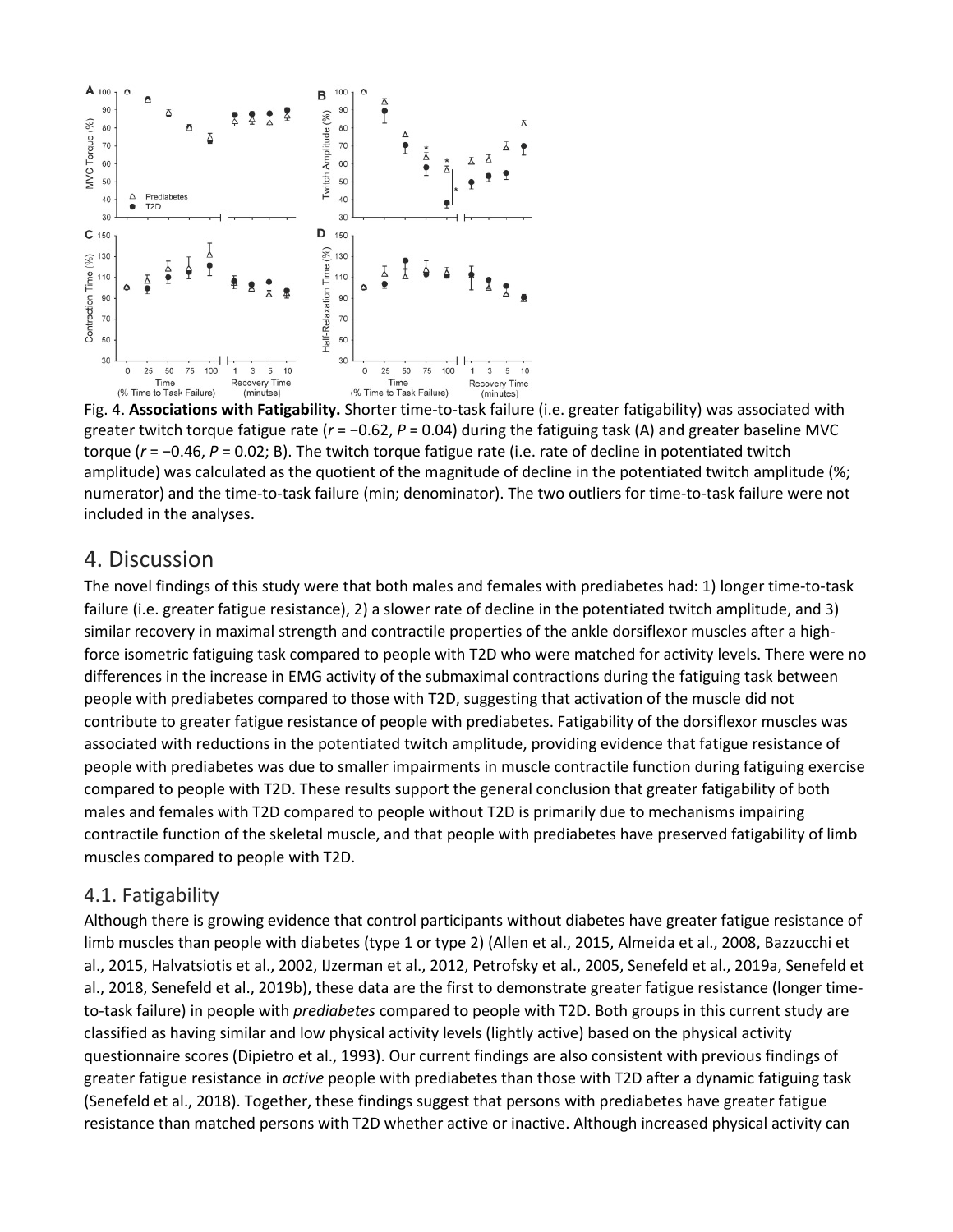offset fatigability in people with prediabetes and T2D (Colberg et al., 2010), recent data suggests that both groups (prediabetes and T2D) have greater fatigability than healthy controls (Senefeld et al., 2019a). Together these studies indicate that greater fatigability of limb muscles is progressive with the more advanced stage of diabetes mellitus, and should be considered when evaluating muscle function, and treatment of dysglycemia.

#### 4.2. Mechanisms of fatigability

The mechanisms contributing to the reduction in dorsiflexion MVC torque during the isometric fatiguing task were altered contractile function of the dorsiflexor muscles, with minimal evidence for altered ability to activate the muscle for either group. The increase in surface EMG amplitude represents a net increase in motor unit activity and muscle activation of the tibialis anterior during the fatiguing contraction primarily due to increased motor unit recruitment and altered discharge rates of the motor unit (Enoka and Duchateau, 2008). Because the net change in EMG activity did not differ between the groups, recruitment strategies and activation of the muscle did not appear to differ between the prediabetes and T2D groups, and thus potentially did not contribute to the slower rate of fatigability in people with prediabetes. However, surface EMG represents a crude estimate of net motor unit activity (Enoka, 2019), which incorporates complex interactions of excitatory and inhibitory input from descending efferent input, spinal interneurons and peripheral afferent feedback. Emerging evidence suggests that people with T2D have lower and more variable motor unit discharge frequency compared to controls (Senefeld et al., 2020, Watanabe et al., 2013) which is exacerbated with increased muscle activity (Watanabe et al., 2012). The interaction between motor unit activity and fatigability in people with T2D and prediabetes was not precisely defined in the current investigation and the contribution of the motor unit to greater fatigability of people with T2D warrant future investigations.

In contrast to activation strategies, the average rate of decline of the electrically-evoked twitch torque during the fatiguing task was markedly less for people with prediabetes than those with T2D (6 vs.16%·min<sup>-1</sup>), although the time-to-peak and half-relaxation time of the potentiated twitch were not different between groups. As commonly observed during fatiguing tasks (Enoka and Stuart, 1992), there was a prolongation of twitch contractile properties which may have contributed to maintenance of high relative forces despite the large decrease in twitch amplitude. The mechanical properties of electrically-stimulated skeletal muscle provide insight to the cellular mechanisms contributing to fatigability during exercise *in vivo* (Kent-Braun et al., 2012). The reduction of twitch *torque* is thought to be due to an additive effect of fatigue-induced metabolic byproduct accumulation, blunted calcium  $(Ca^{2+})$  sensitivity and blunted  $Ca^{2+}$  transients (Debold et al., 2016). Whereas, the reduction of the twitch *kinetics*, indicating slowed cross-bridge detachment rates, are primarily indicative of  $Ca^{2+}$  transients (Westerblad et al., 1998). Thus, the present data suggest that reduced metabolic byproduct accumulation or reduced sensitivity to metabolites and/or  $Ca<sup>2+</sup>$  in people with prediabetes compared to those with T2D probably contributes to the greater fatigue resistance in people with prediabetes. The precise roles of metabolic by-products and Ca<sup>2+</sup> activity and Ca<sup>2+</sup> transients on fatigability during exercise however, remain a topic of debate (Fitts, 2016, Westerblad, 2016), and is an area of opportunity for future studies in people with prediabetes and T2D. Although it has been demonstrated that  $Ca^{2+}$  uptake and  $Ca^{2+}$ -ATPase activity were higher before and after a fatiguing task in humans with type 1 diabetes (with mild hypoinsulinemia) and under resting conditions in rodents with streptozotocin-induced diabetes (Ganguly et al., 1986, Harmer et al., 2014), these are models of absolute or relative hypoinsulinemia. However, in people with prediabetes and T2D in which insulin resistance with mild or marked hyperinsulinemia are present, the effects on  $Ca<sup>2+</sup>$  transients during fatigue are unknown and warrant future investigation.

#### 4.3. Recovery

People with prediabetes demonstrated similar recovery of MVC torque, electrically-evoked twitch contractile properties and EMG amplitude compared to people with T2D measured at 1, 3, 5 and 10 min after the fatiguing task. Even after 10 min of recovery, however, neither group (prediabetes, T2D) was fully recovered to baseline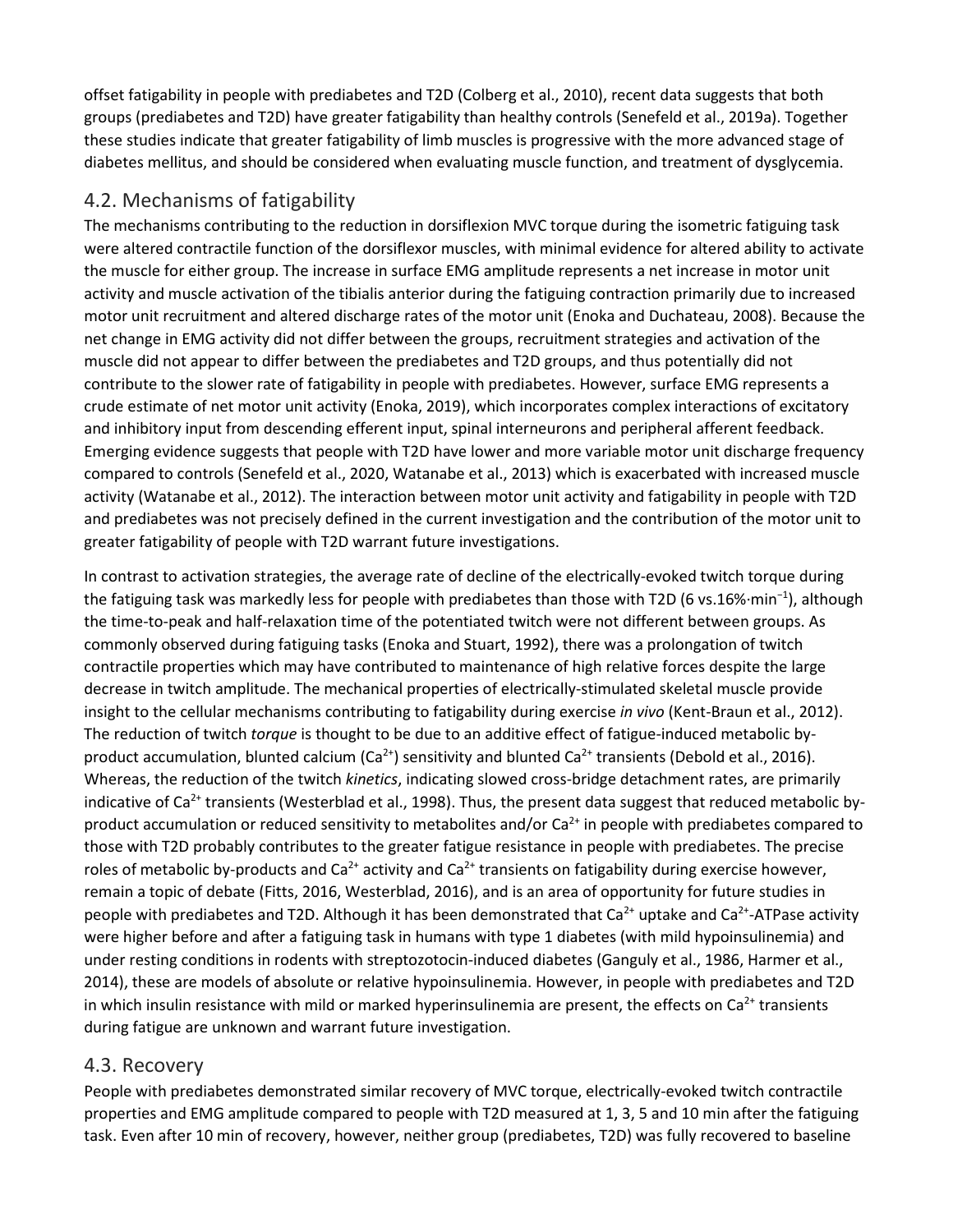levels in maximal strength or twitch properties. Similarly, our previous findings demonstrate impaired recovery in people with T2D compared to matched controls after dynamic fatiguing contractions (Senefeld et al., 2018). The MVC torque was ~90% of baseline (Fig. 3A) and the electrically-evoked, potentiated twitch torque was ~80% of baseline for both groups combined (Fig. 3B). During a 3-s MVC, intracellular Ca<sup>2+</sup> kinetics likely have minimal impact on peak torque produced because MVCs are produced by sustained, rapid muscle activation generating a fused, tetanic state of force at the plateau of the force-frequency relationship. Thus, it is likely that the observed ~10% impairments in MVC peak torque after the 10-minute recovery is due to blunted Ca<sup>2+</sup> sensitivity and/or a reduced number of high-force cross-bridges (Allen et al., 2008, Debold et al., 2016). However, the reduction in electrically-evoked twitch amplitude after the 10-minute recovery (20%) was likely due to an additive effect of prolonged Ca<sup>2+</sup> kinetics (Cheng et al., 2018), blunted Ca<sup>2+</sup> sensitivity and a reduced number of high-force crossbridges (Allen et al., 2008, Debold et al., 2016).

#### 4.4. Conclusion

Males and females with prediabetes were matched for age, body mass index and nominal physical activity levels to people with T2D, and demonstrated less fatigability and slower declines of MVC torque and electricallyevoked twitch amplitude of the dorsiflexor muscles. There were no group-related differences in baseline contractile properties (MVC torque and electrically-evoked contractile properties) and there was no difference in the increase in EMG during the fatiguing task between people with prediabetes and T2D. Additionally, timeto-task failure was associated with baseline MVC strength and the reduction in dorsiflexor contractile properties. These data suggest that contractile mechanisms rather than activation of the muscle are responsible for the greater fatigability in people with T2D than those with prediabetes. Importantly, there were no group-related differences in recovery of MVC torque or the contractile properties. We propose that recovery from fatiguing exercise is impaired in people with prediabetes and T2D (compared to controls and our previous work (Senefeld et al., 2018)), however, fatigability during exercise is exacerbated to a lesser extent in people with prediabetes than those with T2D.

# Declaration of Competing Interest

None of the authors have potential conflicts of interest to be disclosed.

# Acknowledgements

We thank Dr. Gareth Jones for contributions to earlier versions of the manuscript and Mr. Don Clarke for the design and fabrication of the isometric dynamometer and instrumented strain gauge.

## References

- Allen et al., 2008. D.G. Allen, G.D. Lamb, H. Westerblad. **Skeletal muscle fatigue: cellular mechanisms.** Physiol. Rev., 88 (2008), pp. 287-332
- Allen et al., 2015. M.D. Allen, K. Kimpinski, T.J. Doherty, C.L. Rice. **Decreased muscle endurance associated with diabetic neuropathy may be attributed partially to neuromuscular transmission failure.** J. Appl. Physiol. (1985), 118 (2015), pp. 1014-1022
- Almeida et al., 2008. S. Almeida, M.C. Riddell, E. Cafarelli. **Slower conduction velocity and motor unit discharge frequency are associated with muscle fatigue during isometric exercise in type 1 diabetes mellitus.**  Muscle Nerve, 37 (2008), pp. 231-240
- American Diabetes, 2015. American Diabetes A. (2) Classification and diagnosis of diabetes. Diabetes Care. 2015;38 Suppl:S8-S16.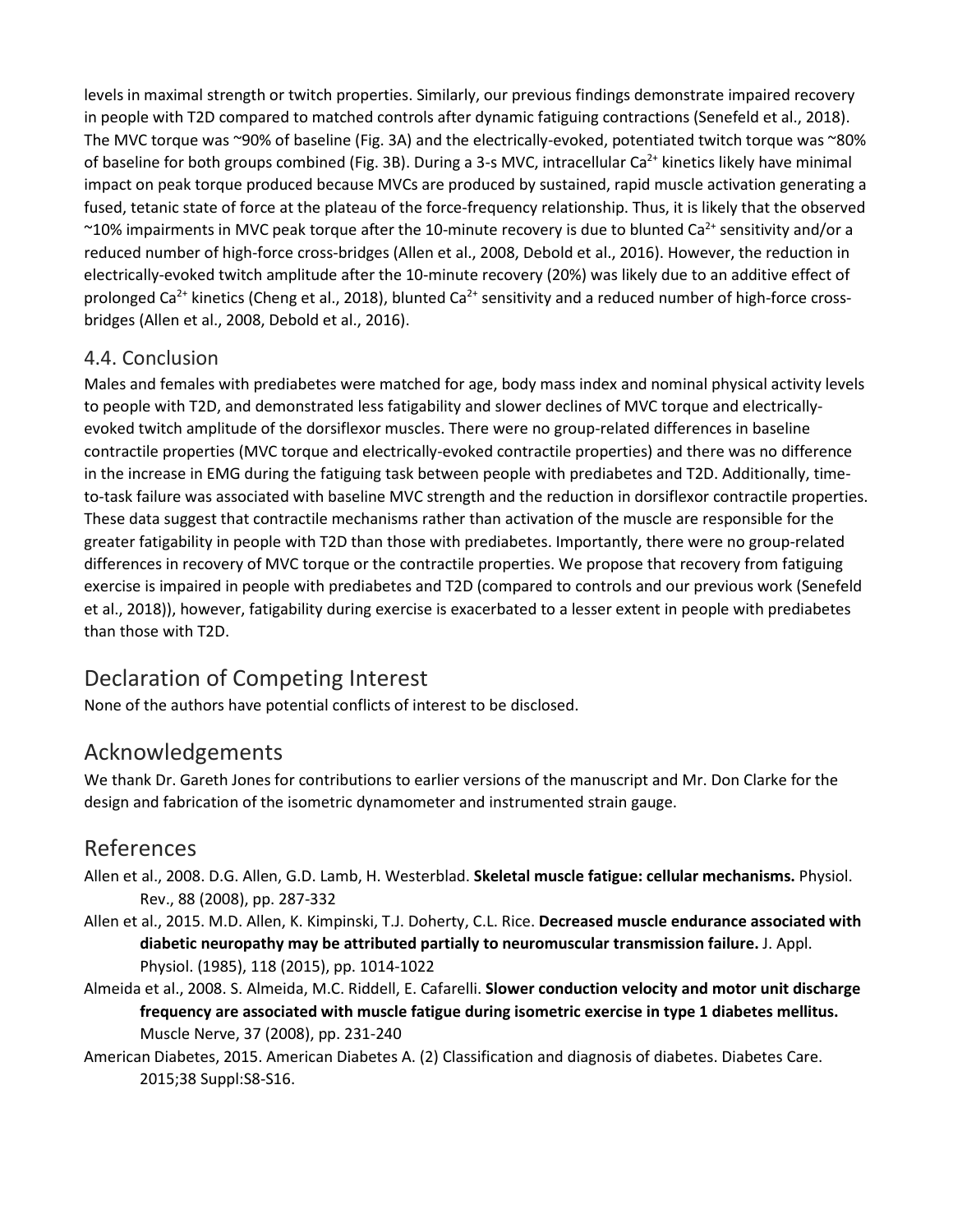- Bazzucchi et al., 2015. I. Bazzucchi, G. De Vito, F. Felici, S. Dewhurst, A. Sgadari, M. Sacchetti. **Effect of exercise training on neuromuscular function of elbow flexors and knee extensors of type 2 diabetic patients.** J. Electromyogr. Kinesiol., 25 (2015), pp. 815-823
- Bode et al., 2007. B.W. Bode, B.R. Irvin, J.A. Pierce, M. Allen, A.L. Clark. **Advances in hemoglobin A1c point of care technology.** J. DiabetesSci Technol., 1 (2007), pp. 405-411
- Cheng et al., 2018. A.J. Cheng, N. Place, H. Westerblad. **Molecular basis for exercise-induced fatigue: the importance of strictly controlled cellular Ca(2+) handling.** Cold Spring Harb. Perspect. Med., 8 (2018)
- Christie et al., 2011. A. Christie, E.M. Snook, J.A. Kent-Braun. **Systematic review and meta-analysis of skeletal muscle fatigue in old age.** Med. Sci. Sports Exerc., 43 (2011), pp. 568-577
- Colberg et al., 2010. S.R. Colberg, R.J. Sigal, B. Fernhall, J.G. Regensteiner, B.J. Blissmer, R.R. Rubin, *et al.* **Exercise and type 2 diabetes: the American College of Sports Medicine and the American Diabetes Association: joint position statement executive summary.** Diabetes Care, 33 (2010), pp. 2692-2696
- Collaboration NCDRF, 2016. Collaboration NCDRF. Worldwide trends in diabetes since 1980: a pooled analysis of 751 population-based studies with 4.4 million participants. Lancet 2016;387:1513–30.
- Debold et al., 2016. E.P. Debold, R.H. Fitts, C.W. Sundberg, T.M. Nosek. **Muscle fatigue from the perspective of a single crossbridge.** Med. Sci. Sports Exerc., 48 (2016), pp. 2270-2280
- Dipietro et al., 1993. L. Dipietro, C.J. Caspersen, A.M. Ostfeld, E.R. Nadel. **A survey for assessing physical activity among older adults.** Med. Sci. Sports Exerc., 25 (1993), pp. 628-642
- Enoka, 1995. R.M. Enoka. **Mechanisms of muscle fatigue: Central factors and task dependency.** J. Electromyogr. Kinesiol.: Off. J. Int. Soc. Electrophysiol. Kinesiol., 5 (1995), pp. 141-149
- Enoka, 2019. R.M. Enoka. **Physiological validation of the decomposition of surface EMG signals.** J. Electromyogr. Kinesiol., 46 (2019), pp. 70-83
- Enoka and Duchateau, 2008. R.M. Enoka, J. Duchateau. **Muscle fatigue: what, why and how it influences muscle function.** J. Physiol., 586 (2008), pp. 11-23
- Enoka and Duchateau, 2016. R.M. Enoka, J. Duchateau. **Translating fatigue to human performance.** Med. Sci. Sports Exerc., 48 (2016), pp. 2228-2238
- Enoka and Stuart, 1992. R.M. Enoka, D.G. Stuart. **Neurobiology of muscle fatigue.** J. Appl. Physiol., 1992 (72) (1985), pp. 1631-1648
- Fitts, 2016. R.H. Fitts. **The role of acidosis in fatigue: pro perspective.** Med. Sci. Sports Exerc., 48 (2016), pp. 2335-2338
- Gandevia, 2001. S.C. Gandevia. **Spinal and supraspinal factors in human muscle fatigue.** Physiol. Rev., 81 (2001), pp. 1725-1789
- Ganguly et al., 1986. P.K. Ganguly, S. Mathur, M.P. Gupta, R.E. Beamish, N.S. Dhalla. **Calcium pump activity of sarcoplasmic reticulum in diabetic rat skeletal muscle.** Am. J. Physiol., 251 (1986), pp. E515-E523
- Halvatsiotis et al., 2002. P. Halvatsiotis, K.R. Short, M. Bigelow, K.S. Nair. **Synthesis rate of muscle proteins, muscle functions, and amino acid kinetics in type 2 diabetes.** Diabetes., 51 (2002), pp. 2395-2404
- Harmer et al., 2014. A.R. Harmer, P.A. Ruell, S.K. Hunter, M.J. McKenna, J.M. Thom, D.J. Chisholm, *et al.* **Effects of type 1 diabetes, sprint training and sex on skeletal muscle sarcoplasmic reticulum Ca2+ uptake and Ca2+-ATPase activity.** J. Physiol., 592 (2014), pp. 523-535
- Hermens et al., 2000. H.J. Hermens, B. Freriks, C. Disselhorst-Klug, G. Rau. **Development of recommendations for SEMG sensors and sensor placement procedures.** J. Electromyogr. Kinesiol., 10 (2000), pp. 361-374
- Hunter, 2018. S.K. Hunter. **Performance fatigability: mechanisms and task specificity.** Cold Spring Harbor Perspect. Med., 8 (2018)
- Ijzerman et al., 2011. T.H. Ijzerman, N.C. Schaper, T. Melai, P. Blijham, K. Meijer, P.J. Willems, *et al.* **Motor nerve decline does not underlie muscle weakness in type 2 diabetic neuropathy.** Muscle Nerve, 44 (2011), pp. 241-245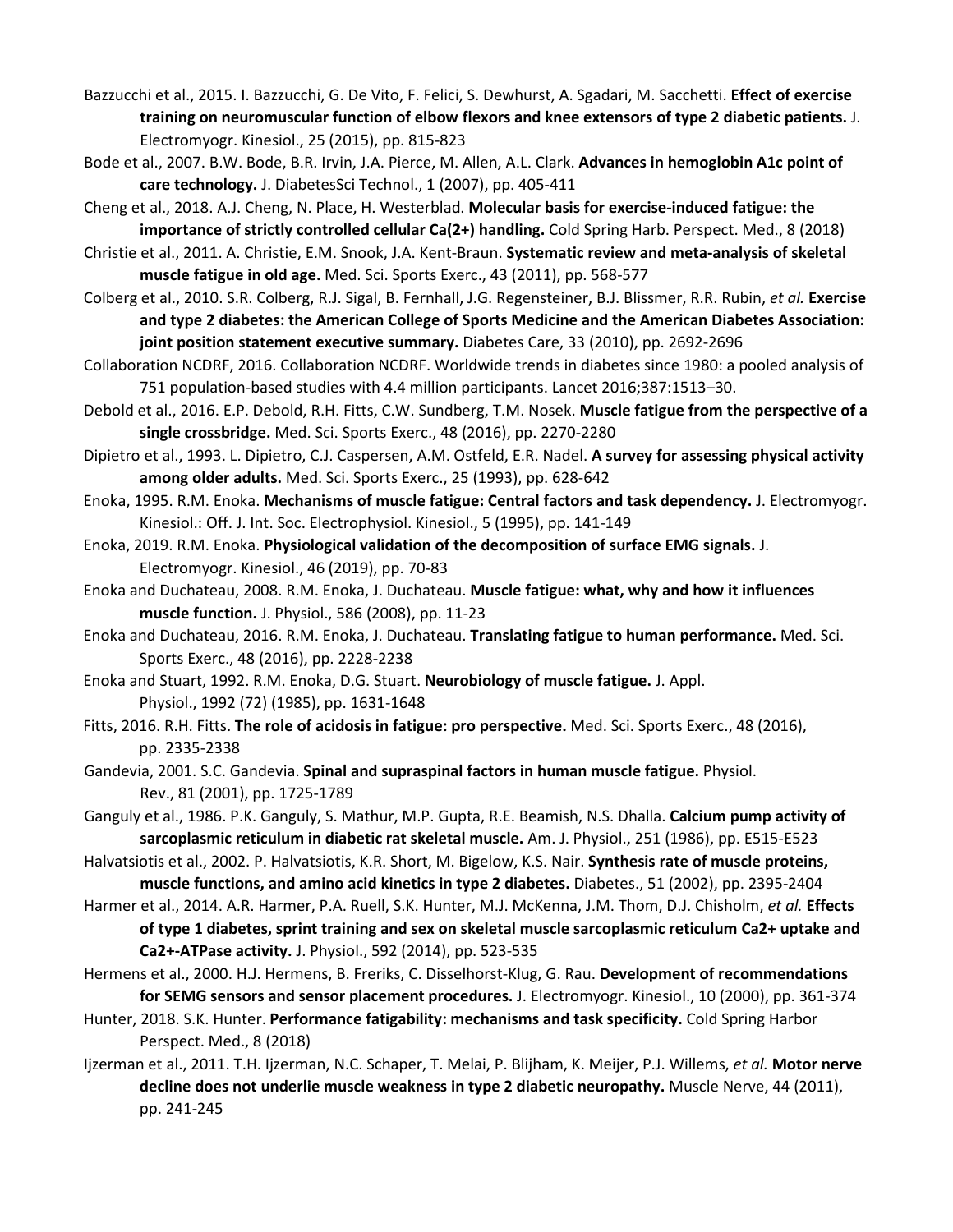- IJzerman et al., 2012. T.H. IJzerman, N.C. Schaper, T. Melai, K. Meijer, P.J.B. Willems, H.H.C.M. Savelberg. **Lower extremity muscle strength is reduced in people with type 2 diabetes, with and without polyneuropathy, and is associated with impaired mobility and reduced quality of life.** Diabetes Res. Clin. Pract., 95 (2012), pp. 345-351
- Kent-Braun et al., 2012. J.A. Kent-Braun, R.H. Fitts, A. Christie. **Skeletal muscle fatigue.** Compr. Physiol., 2 (2012), pp. 997-1044
- Knowler et al., 2002. W.C. Knowler, E. Barrett-Connor, S.E. Fowler, R.F. Hamman, J.M. Lachin, E.A. Walker, *et al.* **Reduction in the incidence of type 2 diabetes with lifestyle intervention or metformin.** N. Engl. J. Med., 346 (2002), pp. 393-403
- Kraemer and Ratamess, 2004. W.J. Kraemer, N.A. Ratamess. **Fundamentals of resistance training: progression and exercise prescription.** Med. Sci. Sports Exerc., 36 (2004), pp. 674-688
- Moghtaderi et al., 2006. A. Moghtaderi, A. Bakhshipour, H. Rashidi. **Validation of Michigan neuropathy screening instrument for diabetic peripheral neuropathy.** Clin. Neurol. Neurosurg., 108 (2006), pp. 477- 481
- Petrofsky et al., 2005. J.S. Petrofsky, B. Stewart, C. Patterson, M. Cole, A. Al Malty, S. Lee. **Cardiovascular responses and endurance during isometric exercise in patients with Type 2 diabetes compared to control subjects.** Med. Sci. Monitor, 11 (2005). CR470-CR477
- Praet and van Loon, 2008. S.F. Praet, L.J. van Loon. **Exercise: the brittle cornerstone of type 2 diabetes treatment.** Diabetologia, 51 (2008), pp. 398-401
- Roszyk et al., 2007. L. Roszyk, B. Faye, V. Sapin, F. Somda, I. Tauveron. **Glycated haemoglobin (HbA1c): today and tomorrow.** Ann. Endocrinol. (Paris), 68 (2007), pp. 357-365
- Senefeld et al., 2019a. Senefeld, J., Harmer, A.R., Hunter, S.K., 2019. Greater lower limb fatigability in people with prediabetes than controls. Med. Sci. Sports Exerc.
- Senefeld et al., 2018. J. Senefeld, S.B. Magill, A. Harkins, A.R. Harmer, S.K. Hunter. **Mechanisms for the increased fatigability of the lower limb in people with type 2 diabetes.** J. Appl. Physiol. (1985), 125 (2018), pp. 553-566
- Senefeld et al., 2017. J. Senefeld, T. Yoon, S.K. Hunter. **Age differences in dynamic fatigability and variability of arm and leg muscles: Associations with physical function.** Exp. Gerontol., 87 (2017), pp. 74-83
- Senefeld et al., 2020. J.W. Senefeld, K.G. Keenan, K.S. Ryan, S.E. D'Astice, F. Negro, S.K. Hunter. **Greater fatigability and motor unit discharge variability in human type 2 diabetes.** Physiological Reports, 8 (13) (2020) e14503
- Senefeld et al., 2019b. J.W. Senefeld, J.K. Limberg, K.M. Lukaszewicz, S.K. Hunter. **Exercise-induced hyperemia is associated with knee extensor fatigability in adults with type 2 diabetes.** J. Appl. Physiol., 2019 (126) (1985), pp. 658-667
- Singh-Peters et al., 2007. L.A. Singh-Peters, G.R. Jones, K.A. Kenno, J.M. Jakobi. **Strength and contractile properties are similar between persons with type 2 diabetes and age-, weight-, gender- and physical activitymatched controls.** Can. J. Diabetes, 31 (2007), pp. 357-364
- Watanabe et al., 2013. K. Watanabe, M. Gazzoni, A. Holobar, T. Miyamoto, K. Fukuda, R. Merletti, *et al..* **Motor unit firing pattern of vastus lateralis muscle in type 2 diabetes mellitus patients.** Muscle Nerve, 48 (2013), pp. 806-813
- Watanabe et al., 2012. K. Watanabe, T. Miyamoto, Y. Tanaka, K. Fukuda, T. Moritani. **Type 2 diabetes mellitus patients manifest characteristic spatial EMG potential distribution pattern during sustained isometric contraction.** Diabetes Res. Clin. Pract., 97 (2012), pp. 468-473
- Westerblad, 2016. H. Westerblad. **Acidosis is not a significant cause of skeletal muscle fatigue.** Med. Sci. Sports Exerc., 48 (2016), pp. 2339-2342